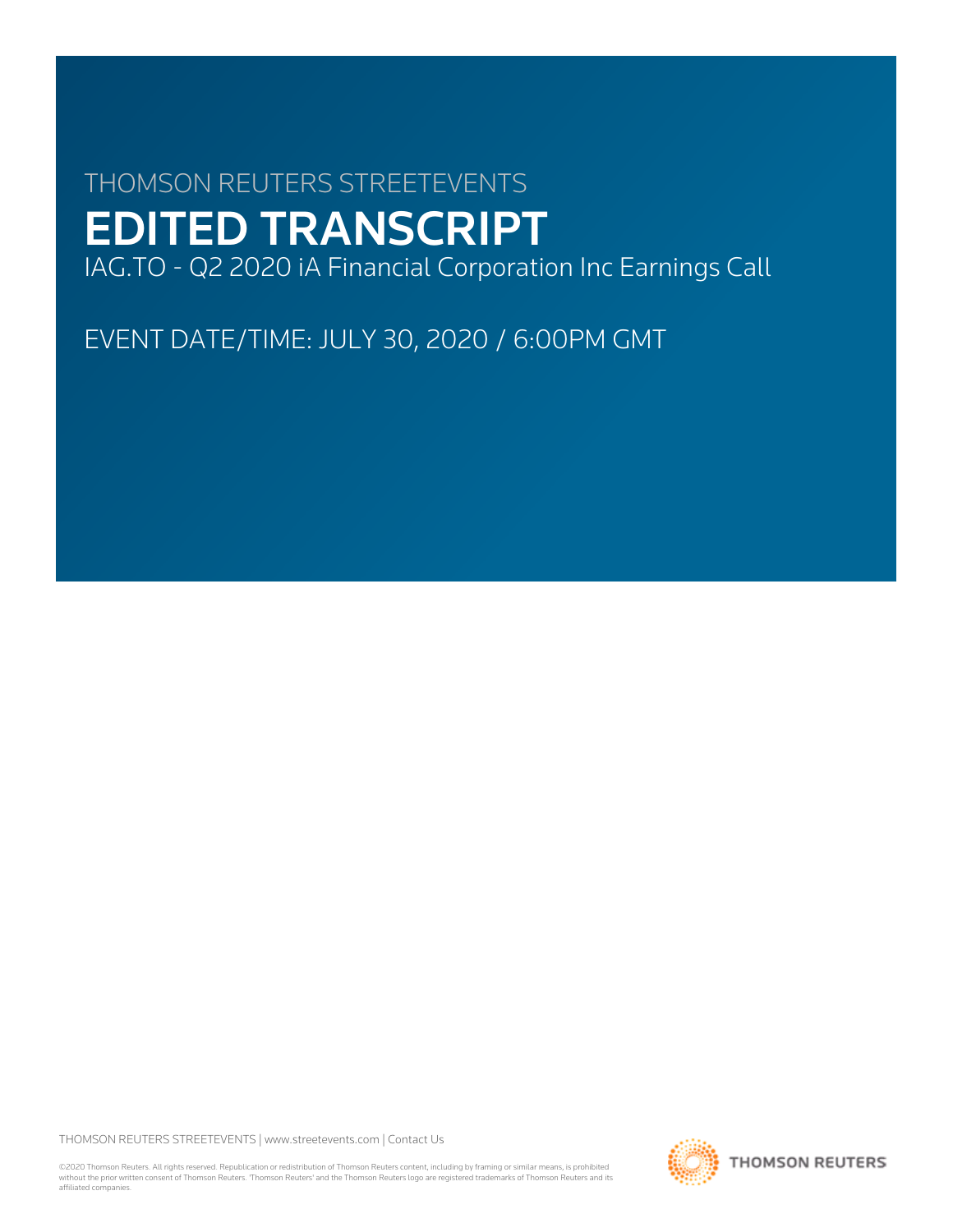# **CORPORATE PARTICIPANTS**

**[Alain Bergeron](#page-6-0)** iA Financial Corporation Inc. - Executive VP & CIO **[Denis Ricard](#page-2-0)** iA Financial Corporation Inc. - CEO, President & Director **[Jacques Potvin](#page-4-0)** iA Financial Corporation Inc. - Executive VP, CFO & Chief Actuary **[Marie-Annick Bonneau](#page-1-0)** iA Financial Corporation Inc. - Head of IR **[Michael Stickney](#page-3-0)** iA Financial Corporation Inc. - Executive VP & Chief Growth Officer **[Renée Laflamme](#page-14-0)** iA Financial Corporation Inc. - Executive VP of Individual Insurance, Savings & Retirement **[Sean O'Brien](#page-13-0)** iA Financial Corporation Inc. - EVP of Wealth Management

# **CONFERENCE CALL PARTICIPANTS**

**[Doug Young](#page-9-0)** Desjardins Securities Inc., Research Division - Diversified Financials and Insurance Analyst **[Gabriel Dechaine](#page-8-0)** National Bank Financial, Inc., Research Division - Analyst **[Meny Grauman](#page-7-0)** Scotiabank Global Banking and Markets, Research Division - MD of Financial Services Equity Research & Analyst **[Paul Holden](#page-13-1)** CIBC Capital Markets, Research Division - Executive Director of Institutional Equity Research **[Scott Chan](#page-11-0)** Canaccord Genuity Corp., Research Division - Director of Research of Financials & Financial Services Analyst **[Steve Theriault](#page-6-1)** Eight Capital, Research Division - Principal & Head of Research **[Tom MacKinnon](#page-14-1)** BMO Capital Markets Equity Research - MD & Analyst

# **PRESENTATION**

#### **Operator**

Greetings, and welcome to the Industrial Alliance Second Quarter Earnings Results conference call. (Operator Instructions) As a reminder, this conference is being recorded on Thursday, July 30, 2020.

<span id="page-1-0"></span>I would now like to turn the conference over to Marie-Annick Bonneau, Head of Investor Relations. Please go ahead.

### **Marie-Annick Bonneau** - iA Financial Corporation Inc. - Head of IR

Good afternoon, and welcome to our second quarter conference call. All our Q2 documents, including press release, slides for this conference call, MD&A and supplementary information package are posted in the Investor Relations section of our website at ia.ca. This conference call is open to the financial community, the media and the public. I remind you that the question period is reserved for financial analysts. A recording of this call will be available for 1 week starting this evening. The archived webcast will be available for 90 days, and a transcript will be available on our website in the next week.

I draw your attention to the forward-looking statements at the end of the slide package. A detailed discussion of the company's risk is provided in our 2019 MD&A available on SEDAR and on our website with an update in our Q1 2020 MD&A.

I will now turn the call over to Denis Ricard, President and CEO.

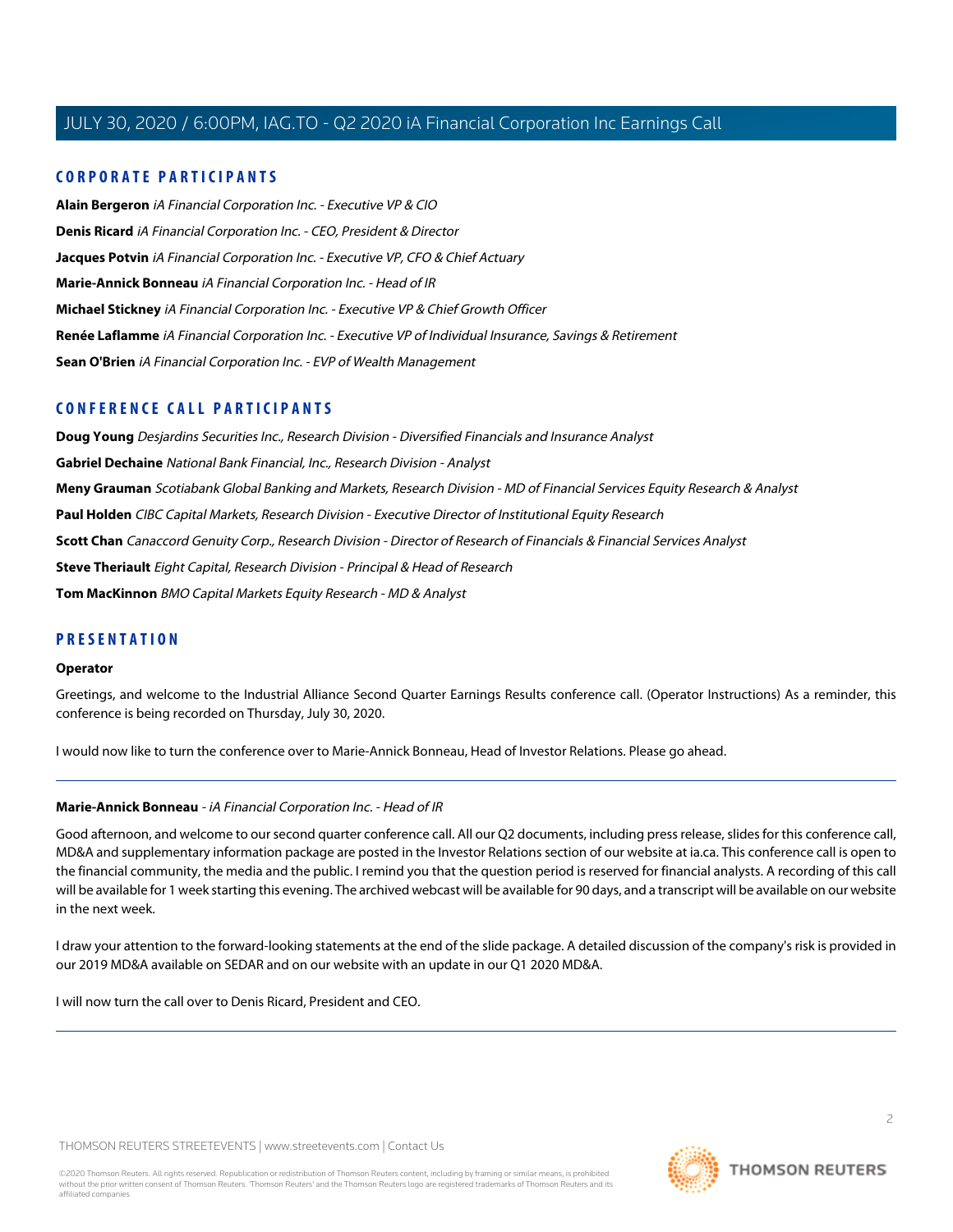# <span id="page-2-0"></span>**Denis Ricard** - iA Financial Corporation Inc. - CEO, President & Director

Good afternoon, everyone, and thank you for joining us on this call today. I will first introduce everyone attending the call on behalf of IA. First is Jacques Potvin, Chief Actuary and CFO; Mike Stickney, Chief Growth Officer; Alain Bergeron, Chief Investment Officer; Renée Laflamme, in charge of Individual Insurance and Annuities; Sean O'Brien, responsible of our Mutual Fund business and Wealth Management Distribution Affiliates. And we have 2 new seasoned executive with us, François Blais, in charge of our Dealer Services, Special Market Solutions and iA Auto and Home. François has been in the business for over 16 years. And finally, Éric Jobin, responsible for our Group Businesses. And Éric has been in the business for 29 years.

This morning, we released our results for the second quarter of 2020, which was also the first full quarter since the COVID-19 pandemic began. From the very beginning of this pandemic, our priority has been the health and safety of our employees and advisers as well as continuing to serve our clients well. The deployment of our business continuity plan has enabled our employees and advisers to pursue their activities supported by safe and secure processes. They are, thus, able to provide clients with the service level similar to the level prior to the pandemic.

In addition, during these difficult times, companies like ours have an important social role to play, and we have continued to provide relief for our customers and to support our communities in various manners. From the first weeks of the pandemic in March, we implemented a variety of relief measures for our clients, including deferral of payment on premiums, loans and leases. In addition, during the lockdown, we granted rebates on premiums for an approximate amount of \$20 million. Overall, more than 235,000 clients have taken advantage of our relief measures.

Now moving to the results. I'm quite pleased with the results that were reported this morning. Indeed, these results, which would have been good in normal times, are excellent in the current context. They are a clear demonstration of the strength and the resiliency of our business model.

As shown on Slide 3, our reported EPS for the quarter was \$1.71 and core EPS was \$1.57. When compared to the second quarter of 2019, a quarter in which we achieved very good results, reported EPS is up 1% year-over-year. In the current context, we have every reason to be satisfied.

As for capital, we concluded the quarter with a solvency ratio of 124%, well above our target range, and with a leverage ratio of 25.6%. Factors supporting our strong results include favorable policyholder experience and macroeconomic variations. It is also important to underline the quality of our investment portfolio and strategies.

While market volatility continued to be high during the quarter, our hedging program performed well with no major loss. Also, in most lines of business, our sales were quite solid, with results superior to Q2 2019. This shows the adaptability of our distribution networks as well as the high performance of the technological tools that would provide to support our sales force while working at a distance.

I now want to comment on the acquisition of IAS, which was concluded at the end of May. IAS is a strategic addition to iA Financial Group. For more than 20 years, iA have been active in the Canadian dealer services business, and we are now the leader in this market. In January 2018, with the acquisition of DAC, we decided to enter the American vehicle warranty market. Our solid results with this division over the past 2 years demonstrate our capacity to grow rapidly in this market.

But to achieve our ambition and meet our growth objectives, we needed to be a bigger player to have a more meaningful footprint. With the acquisition of IAS, one of the largest independent solution provider in the U.S. vehicle warranty market, we now have a leading presence, which will serve our long-term growth strategy.

In the shorter term, in the context of the current pandemic, we had to review our projections and our integration plan. Although they operate in the same market, IAS revenue stream is complementary, and that's exactly the same as DAC. For example, as IAS is more present in the new car dealerships, its sales were more impacted by the pandemic than DAC.

With that in mind, we decided to accelerate the integration. The pandemic also created opportunities in the sense that the widespread telework made us realize that there are more potential efficiency synergies on the corporate side than initially envisioned. So far, the integration is progressing well, and we are still confident that this acquisition will enable us to rapidly create value for our shareholders.

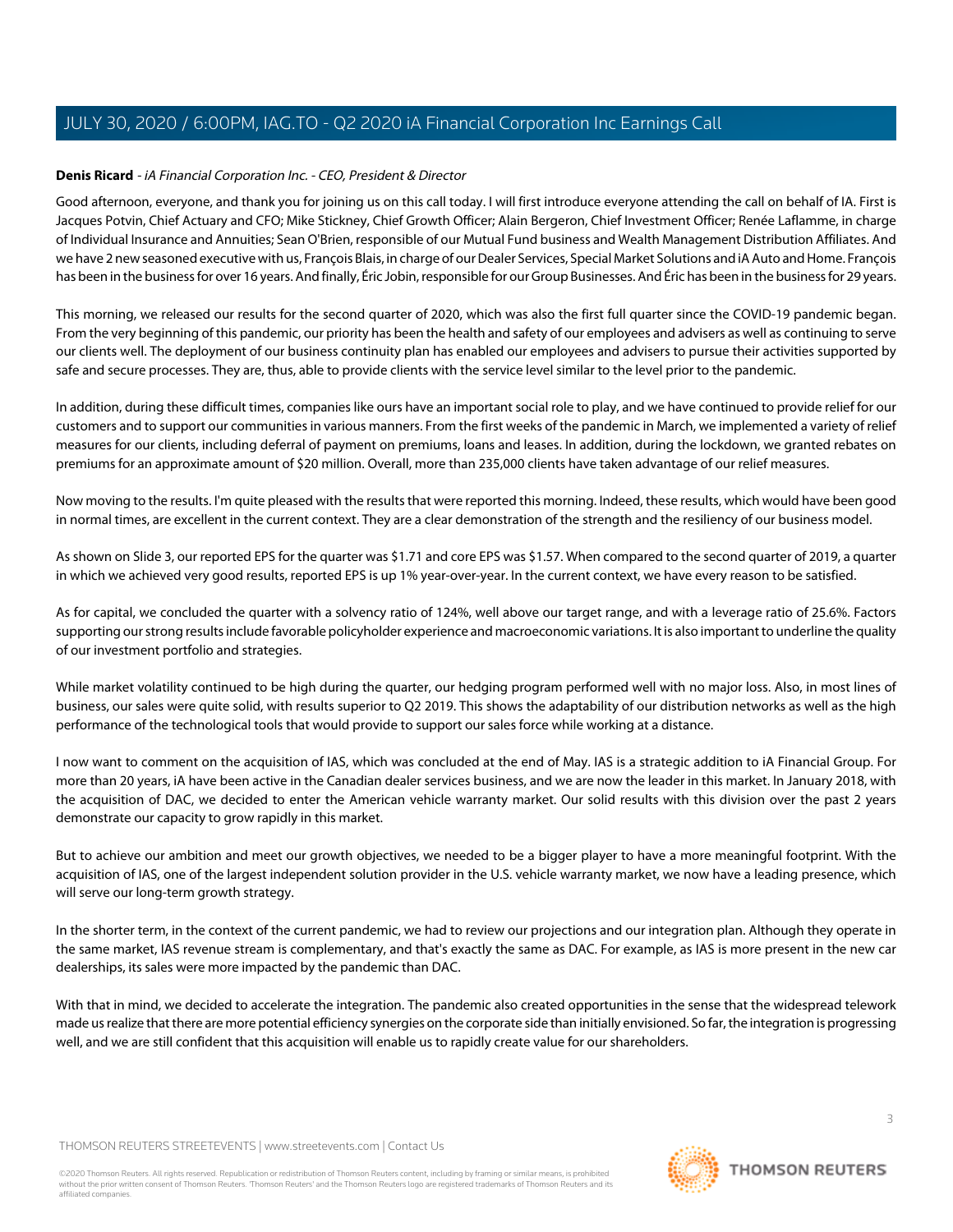In the short term, contribution to earnings will be lower than initially planned. Nevertheless, excluding acquisition and integration costs, IAS should be accretive starting in 2020. More importantly, in the longer term, with this acquisition, we are now better positioned to pursue our growth in this fragmented market and to seize opportunities that are likely to occur in the aftermath of the current crisis.

I will conclude my remarks by mentioning that although our second quarter results are strong, the pandemic is not over and a lot of uncertainty remains. In the coming months, our priority will continue to be the health and safety of our clients, employees and distributors, support for our communities and preserving iA financial strength. We will continue to manage the company in a sound and prudent manner with emphasis on the best interest of our clients and shareholders.

I will now let Mike comment on business growth. Following Mike's remarks, Jacques will give us an update on the earnings and capital.

<span id="page-3-0"></span>On that note, I'll pass it over to Mike.

# **Michael Stickney** - iA Financial Corporation Inc. - Executive VP & Chief Growth Officer

Thank you, Denis, and good afternoon, everyone. I will start my remarks with a few comments on the IAS acquisition. As mentioned by Denis, we were happy to conclude this acquisition in May. The integration process started very quickly following the closing of the acquisition, and some synergies are already materializing. For example, the proportion of IAS' business insured by DAC is increasing more quickly than expected. Integration will continue over the next quarters. One of our priorities will be to maximize both revenues and efficiency synergies, mainly with DAC and IAS, but also with iA's corporate services.

Now looking at the second quarter sales results, please refer to Slide 5, which shows solid results from many of our business units. In Individual Insurance, our distribution networks are fully operational at a distance. From the beginning of the pandemic, we were confident that our technological tools would facilitate our advisers' transition to remote distribution. This is now confirmed by our strong sales results during the second quarter. Indeed, Individual Insurance sales in Q2 totaled nearly \$53 million, which constitutes a 10% year-over-year increase. With the addition in June of a PAR policy to widen our product offering, sales should remain strong in the coming quarters.

For Individual Wealth Management, starting with guaranteed products, sales continue to be excellent, totaling nearly \$175 million.

Seg fund sales were also impressive with gross sales of almost \$600 million, up 10% year-over-year. Noteworthy in May, for the first time ever, the company ranked first in the industry in gross seg fund sales. We also remain #1 in the Canadian industry with net sales totaling \$417 million for the quarter.

In perspective, for both Individual Insurance and individual seg funds, we are of the view that our high-performance digital platform has been a key factor in supporting our advisers in selling at a distance.

Now moving to mutual funds. Gross sales were up 4% year-over-year at more than \$504 million. Net sales recorded inflows of nearly \$50 million and were, therefore, positive for the first time since Q1 of 2018. This performance was supported by strong growth from our affiliate networks.

Now looking at Group businesses. In the Employee Plans division, clients adapted quickly to the new reality, and sales totaled nearly \$23 million, significantly up from \$4 million in the same quarter last year.

In the Dealer Services division, total sales of \$189.5 million were down 30% from 2019 as they were slowed by the temporary closure of car dealerships due to the pandemic.

As for our sales in the Special Market Solutions division, they totaled \$44.9 million, down from \$61.1 million a year earlier. This decrease is largely explained by the drop in travel insurance sales.

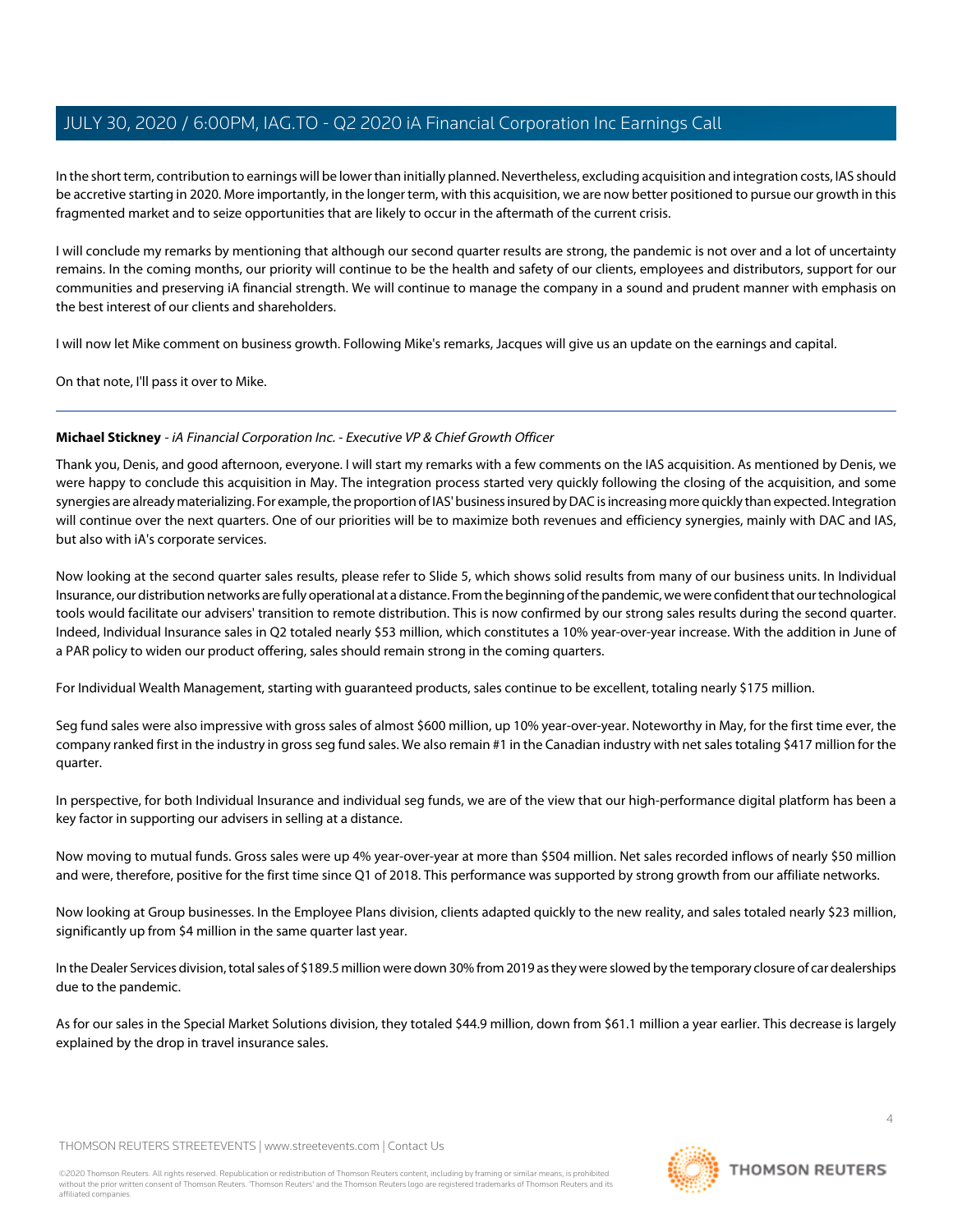Lastly, in Group Savings and Retirement, sales were up slightly from last year. In our U.S. operations, sales momentum remains strong in Individual Insurance as they increased by 33% year-over-year. In Dealer Services in the U.S., sales decreased by 7%, which is primarily due to the pandemic. Furthermore, IAS sales in the first half of the year have been tracking reasonably close to U.S. retail car sales, which have slowed down because of the pandemic.

Finally, in our P&C affiliate, iA Auto and Home, direct written premium continued their steady growth and increased by 11% year-over-year. Overall, these sales results pushed premium deposits to nearly \$2.7 billion in the second quarter, which represents an increase of 5% year-over-year.

Assets under management and administration decreased by 2% year-over-year, primarily due to the decline in equity markets at the end of March and to the sale of iA Investment Council at the beginning of June.

Now moving to Slide 6, you will find a revised assessment of our sales expectation for the remainder of 2020. You will notice that the outlook is generally better than our initial assessment in May. Indeed, for many business units, sales are expected to be normal or close to normal. This assessment is based on the current state of the pandemic and may vary depending on how the situation evolves.

For businesses more directly impacted by the pandemic, like Dealer Services and Special Market Solutions, we expect sales to return to the levels seen in early 2020 as we emerge from the pandemic.

To conclude, I want to underline that our strong sales in Q2, especially in the individual sectors, are the outcome of our successful distribution strategy. This shows that our distribution networks are valuable assets and that, with the support of high-performance IT tools, they are key to our success in this new reality.

<span id="page-4-0"></span>I will now turn it over to Jacques to comment on Q2 earnings.

# **Jacques Potvin** - iA Financial Corporation Inc. - Executive VP, CFO & Chief Actuary

Thank you, Mike, and good afternoon, everyone. We are very happy with our profitability and capital strength in the second quarter.

Starting on Slide 7, reported EPS was \$1.71, which is higher than a year ago when earnings were especially strong. On a core basis, excluding mainly macroeconomic gains, EPS was also solid at \$1.57. Year-to-date, core EPS is up 3% year-over-year.

Now looking to items of note on Slide 8. Policyholder experience was quite favorable in almost all our business units. It was particularly positive at iA Auto and Home and in our group businesses. Macroeconomic variations also had a positive net impact of \$0.10 EPS on the results despite a \$0.07 EPS loss from our hedging program.

There were still high market volatilities during the second quarter, and our hedging program performed well in protecting our balance sheet. The hedging loss that was incurred is consistent with the volatility risk indicator that we provided in May.

Strain produced a \$0.05 EPS loss, which can be explained by the combination of the first quarter drop in interest rates and of a less favorable sales mix. Income on capital also generated a \$0.05 EPS loss, mainly due to a provision for default for a corporate bond in the aerospace sector.

On the tax side, the 2019 true-up was the main factor supporting the gain of \$0.04 EPS.

Finally, the gain from the sale of iA Investment Council was mostly offset by acquisition and integration costs for recent acquisition with a resulting \$0.02 noncore EPS gain.

Now looking at policyholder experience on Slide 9. Each business unit had experienced close to or better than expectations. Starting with Individual Insurance, overall experience was as expected. Adverse mortality and morbidity experience was offset by favorable lapse experience and lower

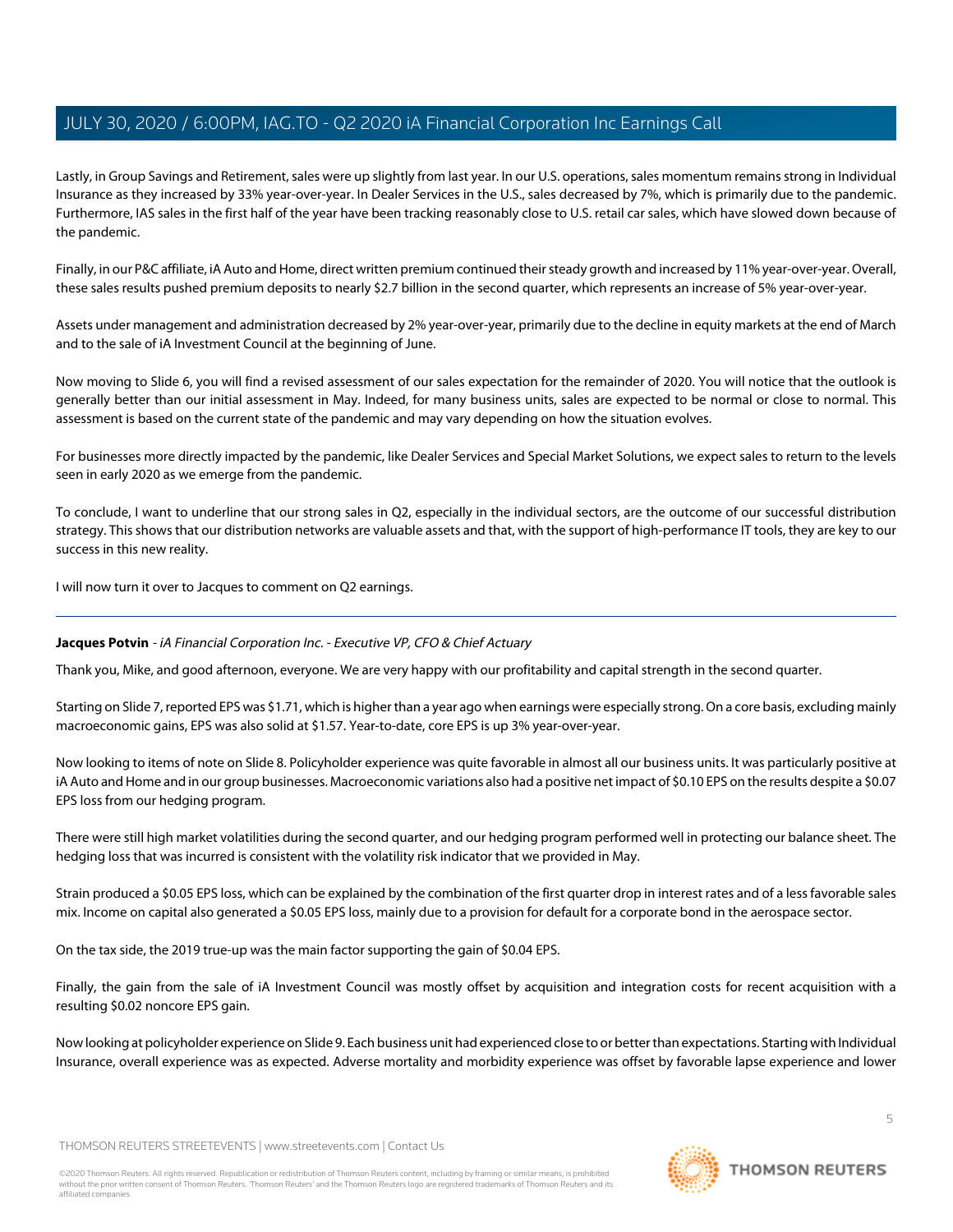expenses. Individual Wealth Management reported a result close to expectations as lower income from our distribution affiliates was partly offset by favorable longevity in single premium annuities.

Our Group Insurance sector recorded a gain of \$0.05 EPS. This gain mainly comes from the Dealer Service division where experience was favorable as a result of lower P&C claims. Experience was in line with expectations in Employee Plans, while it was slightly favorable in Special Market Solutions.

Group Savings and Retirement reported a gain of \$0.03 EPS from several positive sources such as favorable launch activity, lower expenses and higher income on assets under administration. U.S. operations reported experience slightly above expectations. More specifically, in the Individual Insurance division, experience was generally as expected as favorable lapse experience was offset by negative mortality. As for the Dealer Services division, lower expenses resulted in a small gain.

Finally, experience at iA Auto and Home was once again much better than expected with a gain of \$0.07 EPS, due mainly to lower claims. It is noteworthy that positive experience generated by lower claims due to the pandemic was completely offset by significant premium refunds paid to clients. Therefore, we consider the net experience gain at iA Auto and Home to be unrelated to the pandemic.

Please refer to Slide 11 for our capital position. Following the acquisition of IAS, our solvency ratio continues to stand strong and well above our target range of 110% to 116%. As of June 30, 2020, our solvency ratio was 124%. In addition to macroeconomic variations and the sale of iA Investment Counsel, organic capital generation of about \$70 million explains the increase in our solvency ratio during Q2.

With this robust solvency ratio of 124%, combined with a leverage ratio of 25.6% and with our high-quality investment portfolio, the company continues to be in a strong financial position.

During the second quarter, the impact of the pandemic was generally less severe than our initial assessment. As for the rest of the year, it will, of course, depend on how the situation evolves. Based on the current state of the pandemic, Slide 13 presents how we now expect COVID-19 to impact earnings for the remainder of 2020.

During the first half of the year, due to the lower interest rate, strain had a negative impact on our earnings. Following management actions, namely repricing of certain products, strain should improve in the coming quarters. As for experience, pandemic impacts are lower than initially anticipated. More importantly, we expect COVID-19-related loss to be non-recurrent once the pandemic is over.

Overall, we now believe that our 2020 results could be better than we anticipated when we disclosed our first quarter results. This assessment obviously depends on how things will evolve and on whether or not there will be a second wave.

I will conclude by saying that the Q2 results clearly show that iA is strong and resilient and that our earning power remains significant even in a difficult environment.

Operator, we will now take questions.

# **QUESTIONS AND ANSWERS**

### **Operator**

(Operator Instructions) Our first question comes from Steve Theriault with Eight Capital.

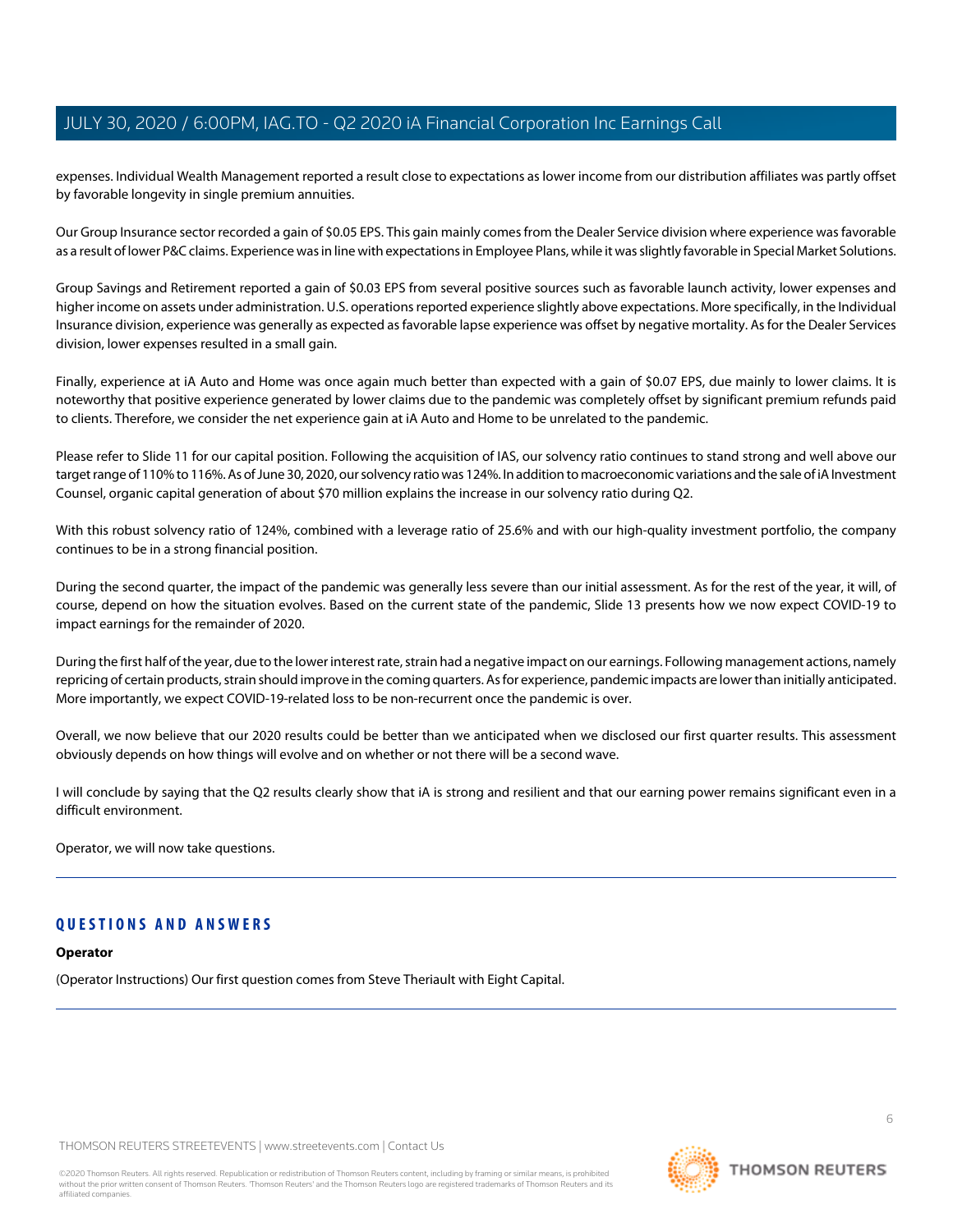### <span id="page-6-1"></span>**Steve Theriault** - Eight Capital, Research Division - Principal & Head of Research

If I could start with a question on IAS. I hear you saying today that we'll see positive accretion in '20 and '21. But looking out a little bit further, you're suggesting that the outlook is unchanged. And when I look back into my notes, I see about \$0.40 of accretion in 2022 and greater than \$0.50 in 2023. Can we still assume that's reasonable guidance as we look out a couple of years?

### **Denis Ricard** - iA Financial Corporation Inc. - CEO, President & Director

Sorry. It's Denis here. Listen, with the COVID right now, the time that we're looking at is not as far as that. So we concentrated, let's say, on this year and next year to see to what extent our projections or the revised projections were in line in the original ones, and that's why we came up with this kind of revision this time.

Now we haven't gone, let's say, further than that. I mean, we don't see actually at this point why we would not post-COVID be able to generate that kind of accretiveness. So -- I mean, I would say, the reasons why we were having those results in 2022 and on, they are still there, for example, this is a market where it's quite fragmented. We know that we're going to, at some point, consolidate the market. So we believe that it's still possible to get there.

### **Steve Theriault** - Eight Capital, Research Division - Principal & Head of Research

And you talked about accelerating the integration. Are as a result, are integration costs going to be any higher either as a result of that acceleration or just due to the pandemic generally?

### **Jacques Potvin** - iA Financial Corporation Inc. - Executive VP, CFO & Chief Actuary

Jacques speaking. They could be slightly higher because we've decided to integrate, I would say, on the corporate side more system. But at the end of the day, the benefit will be higher as well.

### **Steve Theriault** - Eight Capital, Research Division - Principal & Head of Research

Okay. And then the other thing for me was just on the impaired investments. And probably for you again, Jacques. How much of the rise in the gross impaired investments was due to the aerospace bond you made mention of in your release? And I guess, broadly, can you provide any kind of outlook around credit impairments looking out over the near term?

### <span id="page-6-0"></span>**Denis Ricard** - iA Financial Corporation Inc. - CEO, President & Director

Yes. I think I'm going to ask Alain to answer that one.

### **Alain Bergeron** - iA Financial Corporation Inc. - Executive VP & CIO

Sure. In terms of the first question, which was about how much was related to the aerospace sector, it's actually -- it's all related to that.

In terms of future potential impairment, I mean, what you have now is our best estimate of what we see. But of course, we recognize that the economy is in a fluid situation. We have \$14 billion of corporate bond portfolio. On the other hand, it's important to recognize that this is a fairly high-quality portfolio in terms of its corporate assets. So I think this is our best guess at this stage.

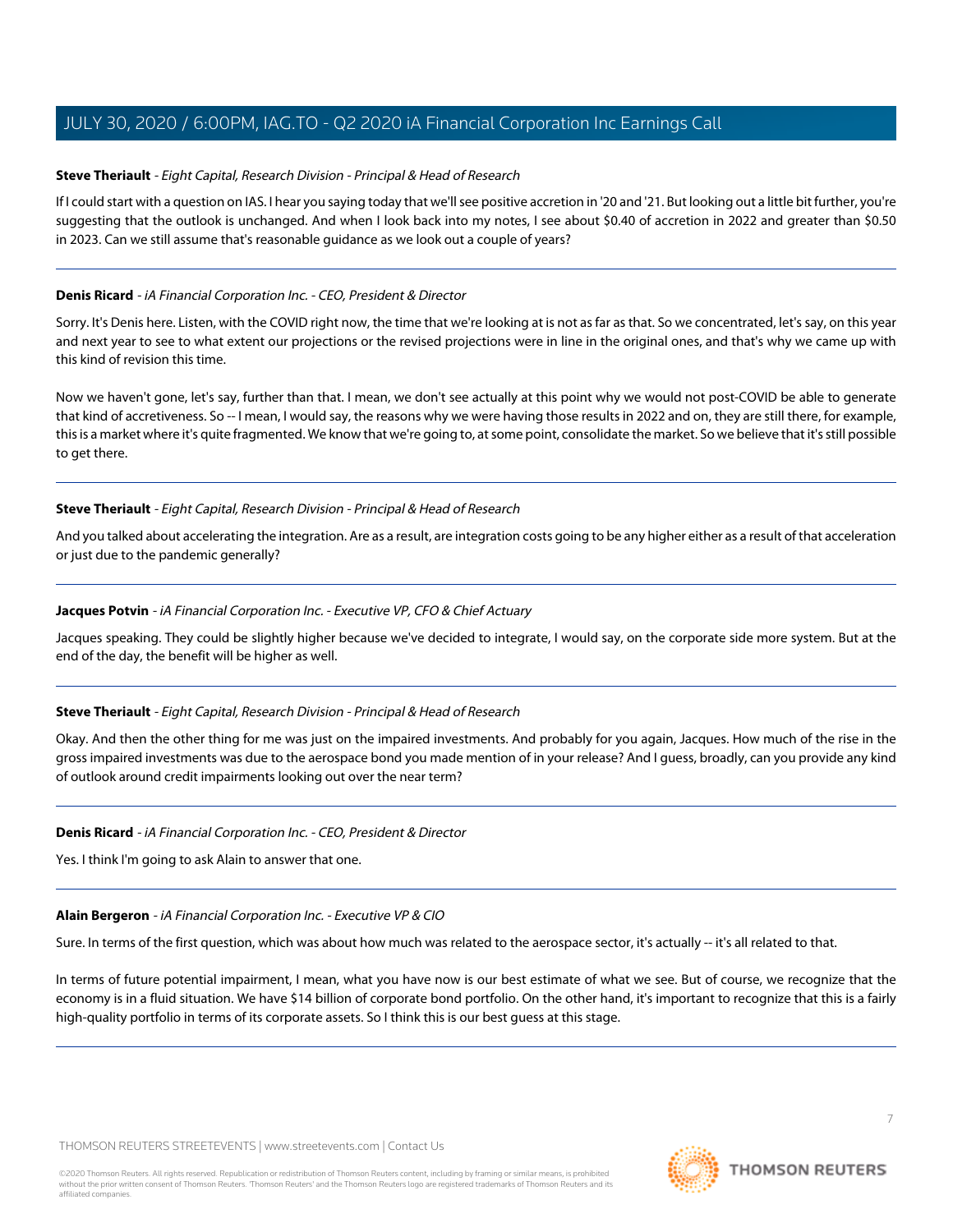### **Operator**

Our next question comes from Meny Grauman with Scotiabank.

### <span id="page-7-0"></span>**Meny Grauman** - Scotiabank Global Banking and Markets, Research Division - MD of Financial Services Equity Research & Analyst

First question just on the organic capital generation, \$70 million, so effectively double what we saw in Q1. I'm wondering how sustainable that is. I know you talked -- you mentioned that it's sensitive to the second wave. But assuming that we don't get that, is that sort of a sustainable quarterly rate, in your view?

# **Jacques Potvin** - iA Financial Corporation Inc. - Executive VP, CFO & Chief Actuary

Jacques speaking. I would say so far, so good when I look forward. Of course, with COVID, we never know what may happen with the second wave. But when I look at the different lines of business, all the experience, there has been some pluses, some minuses. But overall, it's better than what we anticipated at the beginning. And I would say the market is adjusting. And if I take, for example, let's say, in Group Insurance for LTD, we were expecting much worse experience than that. And we know that now even if people are working from home, we know that different professionals are able to return, people are able to work, which is great.

So I'm expecting actually that it will continue according to what we showed on the slide. So this is our best view as of today.

### **Meny Grauman** - Scotiabank Global Banking and Markets, Research Division - MD of Financial Services Equity Research & Analyst

And then just going back to IAS. I would have thought -- my understanding was that auto sales on both sides of the border are recovering faster than what anyone expected. So in terms of your commentary, I'm just wondering what you're seeing that is different from what we knew in Q1. I'm wondering, is it related to the uptick in COVID in the U.S.? Are you seeing an impact of that in particular?

# **Denis Ricard** - iA Financial Corporation Inc. - CEO, President & Director

Well, obviously, we follow very carefully the car sales on both side of the border. And I'm sure, Mike, that you have a lot of information on that question.

# **Michael Stickney** - iA Financial Corporation Inc. - Executive VP & Chief Growth Officer

Sure. It's -- yes. And things are a little different between the 2 countries. I'll talk about the U.S., obviously, because IAS is kind of central. There's been a nice recovery from April and May. I mean there was -- sales were off quite a bit, 40%, 50%, 60% through April and May. And so they're coming back. But for the year, kind of taking a longer-term view here, and expect that overall retail car sales will be up 10% to 15% for the year. And our - when I look at our revenues on that business, we're sort of lining up very well with those kind of numbers. So that's our expectation for the year. And obviously, that creates some headwinds on profits for the year, too.

**Meny Grauman** - Scotiabank Global Banking and Markets, Research Division - MD of Financial Services Equity Research & Analyst

And do you expect -- given the business mix difference between DAC and IAS, do you expect DAC to actually perform better than IAS through this pandemic?

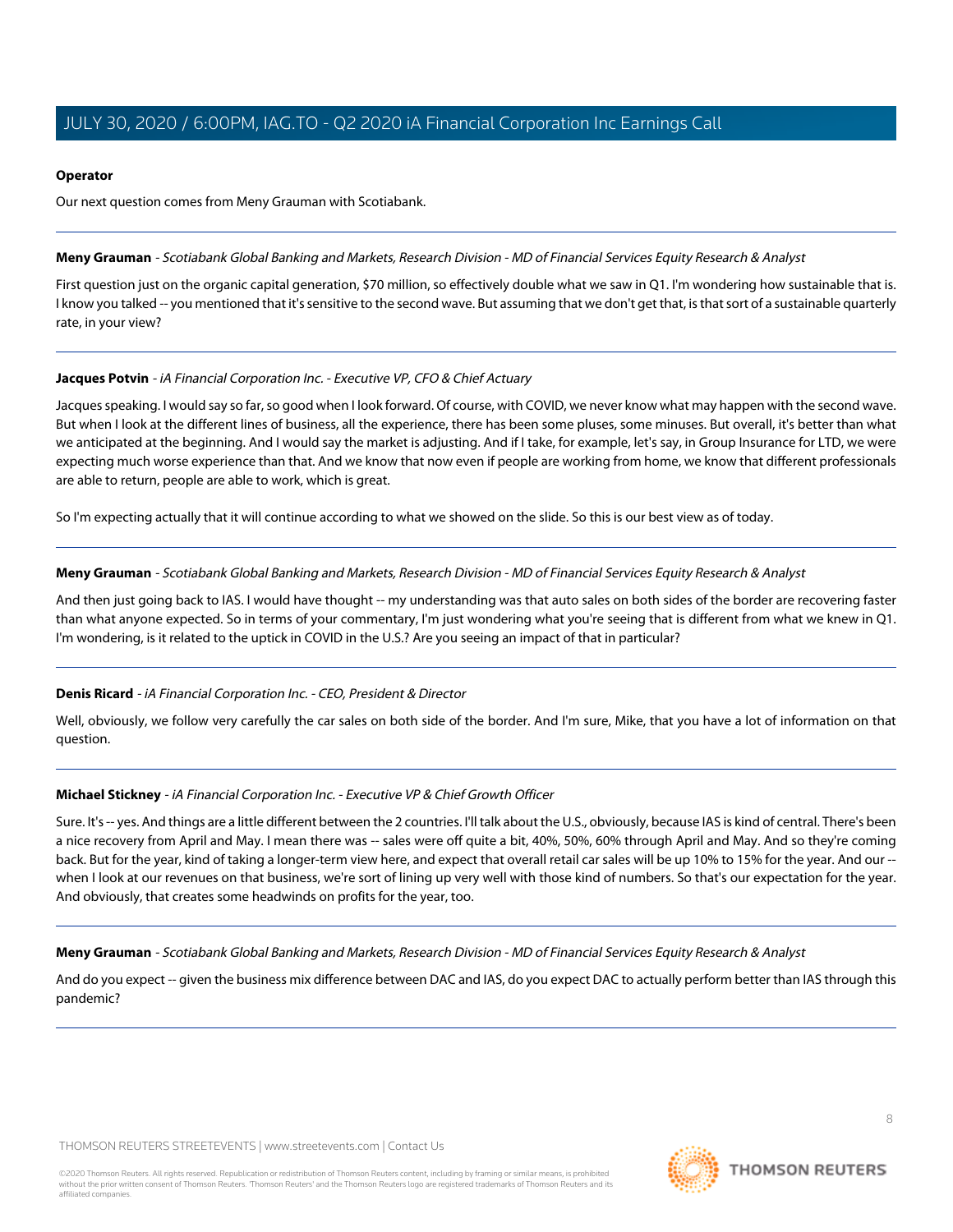### **Michael Stickney** - iA Financial Corporation Inc. - Executive VP & Chief Growth Officer

That's what we're seeing through the first half. DAC has a higher percentage of used car sales. And they've been less affected if we follow data in any kind of detail. Used car sales have been holding up better. So we've got that trend working for us as well.

#### **Operator**

<span id="page-8-0"></span>Our next question comes from Gabriel Dechaine with National Bank Financial.

### **Gabriel Dechaine** - National Bank Financial, Inc., Research Division - Analyst

Just to follow up on this IAS stuff. I think 2021, excluding integration costs, was looking like \$0.27 of accretion. You're saying it's lower now? Can you quantify how much lower?

### **Jacques Potvin** - iA Financial Corporation Inc. - Executive VP, CFO & Chief Actuary

Gabriel, Jacques speaking. I will say something. It would be probably between \$0.05 and \$0.10 lower than that \$0.27. That will be our guess today.

### **Gabriel Dechaine** - National Bank Financial, Inc., Research Division - Analyst

Okay. And it sounds like the lower sales volumes are the primary driver, and I get that. Is there any -- are there any implications of this accretion change on the goodwill? We've seen goodwill write-downs in the past, also reflective of sales volume trend and just wondering how that looks for you guys.

# **Jacques Potvin** - iA Financial Corporation Inc. - Executive VP, CFO & Chief Actuary

Okay. Jacques speaking, again. About goodwill, we had to do an impairment test at the initial purchase price allocation, and there's none to be added at all. No impairment sign here at all. And for the foreseeable future, there's none that we see as well because of what Denis mentioned in his allocation that, we will push harder for synergies to compensate for that short term, I would say, short-term lower profit.

And we mentioned it at the acquisition. It's a growth story, and Denis mentioned it earlier in an answer as well. We have the financial strength to go through that crisis. And there is a lot of moment -- in that fragmented market and we really believe that we will thrive post COVID in that market.

### **Denis Ricard** - iA Financial Corporation Inc. - CEO, President & Director

In a nutshell, it's Denis, with the proper initiatives that we are contemplating right now. We believe that over a very short period of time, the economic value that we measured on that business will be maintained.

### **Gabriel Dechaine** - National Bank Financial, Inc., Research Division - Analyst

All right. Moving on to the, I guess, actuarial side of things. On Slide 13, you talked about all the elements of the business that are going better or worse than you expected at the start of the year. And then in the noncore category, you talked about a potential URR charge at the end of the year, not surprising given the moving rates. But just trying to quantify about the 10 or 15 or 20 basis point change that you have in mind now.

And then not related to rates, but mortality, I believe 2 quarters in a row now that we have negative mortality experience in Individual Insurance. Maybe there are different factors behind each outcome. But is that a potential source of an actuarial review or focus?

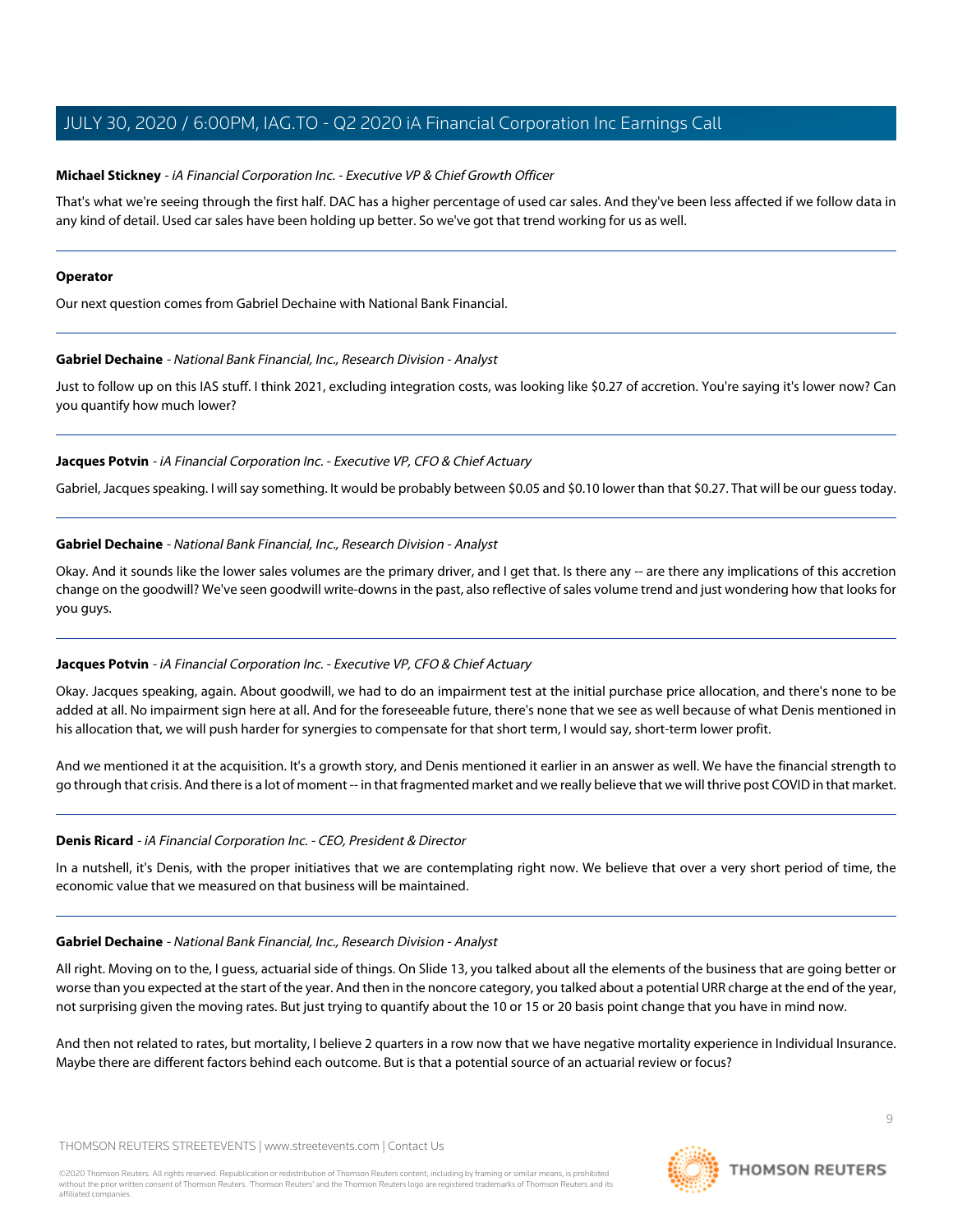# **Jacques Potvin** - iA Financial Corporation Inc. - Executive VP, CFO & Chief Actuary

Okay. Jacques, again. You will guess, the appointed actuary. About URR, I would say that this quarter, there continued to be discussion at the Canadian Institute of Actuaries. And I would get more information later this year, but it seems that it's a higher possibility, probability that there will be something coming in 2021. And we have the tradition to do something ahead of time, so I will certainly do something at year-end when I will get more comfort that it's coming. And above that, I have no issue whatsoever because Alain's team has been great at doing management action. And I have plenty of management action to be able to compensate for that.

As for mortality, when I look at the mortality right now, for sure, it's really too early to tell because we would complete our experience study. And because of COVID, I will try to complete my experience study sooner than Q4. Actually, I have a great idea in Q3 how it's going there.

But when I look at the experience of Q2, most of the experience -- negative experience in mortality is due to COVID. So almost all of it is coming from COVID. So -- and in the U.S., we know that it's coming from COVID as well. So -- and it's important to mention that in the review of assumption, we need to factor that -- there what's permanent, not what's temporary. So we're working on that. And I will be able to give you more flavor in Q3.

### **Gabriel Dechaine** - National Bank Financial, Inc., Research Division - Analyst

Okay. And my last one, Denis and Jacques, you both sound more upbeat about the earnings outlook this year, and you've itemized all the items there. Does that commentary apply to internal capital generation as well? Because Q1, we had \$35 million, this quarter \$70 million, which is more on track with what you targeted in normal times. Or are we looking at this quarter as more representative?

### **Jacques Potvin** - iA Financial Corporation Inc. - Executive VP, CFO & Chief Actuary

For sure. And if you recall well Q1, the hedging program we had, we suffered a very big loss, and it ate the profit that we usually get. So you're totally right, Gabriel. We're in the ballpark right now in Q2.

### <span id="page-9-0"></span>**Operator**

Our next question comes from Doug Young with Desjardins Capital Markets.

# **Doug Young** - Desjardins Securities Inc., Research Division - Diversified Financials and Insurance Analyst

Just wanted to see, going back to the credit impact of \$0.04, I don't know if this is for Alain or for Jacques, was that related to an increase in the asset default provision? Or was that an impairment? Or -- can you describe that? Because I did see your asset default provision did increase almost \$43 million sequentially. And I'm just wondering, of that \$43 million, how much related to bond downgrades? And was that \$0.04 embedded in that?

### **Jacques Potvin** - iA Financial Corporation Inc. - Executive VP, CFO & Chief Actuary

Doug, Jacques speaking. I don't know the \$43 million you're referring to, but it's an impairment provision we took for a specific private placement, private debt that we have in a company that is working. Actually, the business model of that company is renting airplanes to airlines. So that's what we did.

**Doug Young** - Desjardins Securities Inc., Research Division - Diversified Financials and Insurance Analyst

So that's an impairment provision. That's not necessarily related to a downgrade of a fixed income investment.

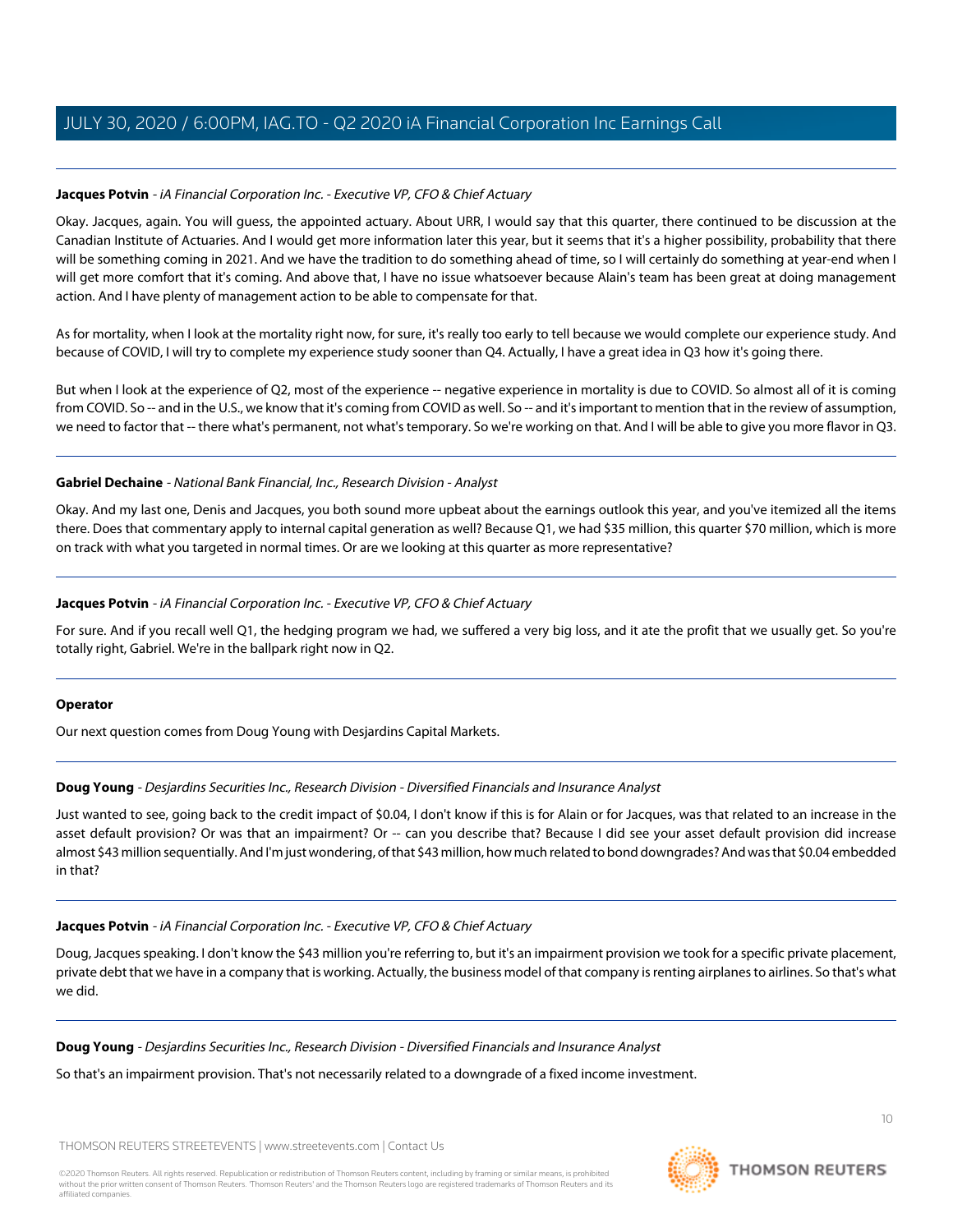### **Jacques Potvin** - iA Financial Corporation Inc. - Executive VP, CFO & Chief Actuary

Exactly. Yes, exactly.

### **Doug Young** - Desjardins Securities Inc., Research Division - Diversified Financials and Insurance Analyst

And then if you look, in the Rolling 9, it's on page 17 at the very bottom, you talked about the provisions for potential losses and fixed income security is contained in the actuarial policy liabilities. And if you look sequentially, it increased \$43 million. And so what my question is, I get the \$0.04, and that's related to impairment. Was there other impacts on your results that you didn't break out necessarily that were a result of negative credit migration, so bond downgrades?

### **Jacques Potvin** - iA Financial Corporation Inc. - Executive VP, CFO & Chief Actuary

Okay. Okay. Now I know the number you're speaking about. So when we have a default, the default will affect the loss. There will be a loss in our gain and loss analysis. So you will see it. As for downgrade, those ones -- they will be dealt with my business change at the end of the year. And the way we're working, we've done that for many years. We have management actions that are positive items, that are pluses and there are movement of interest rate, could be movement of IRR -- of URR. Now IRR no longer matter because we have derisked that one, but that could be downgrade as well.

And the important thing every quarter, when I table my reserve, when I calculate my reserve, I make sure that I'm positive on that account which Iam at the end of Q2, I was also at the end of Q1. So that's the way it affects our results.

# **Denis Ricard** - iA Financial Corporation Inc. - CEO, President & Director

So in a nutshell, provided that you have enough management action, downgrades don't affect our results.

# **Jacques Potvin** - iA Financial Corporation Inc. - Executive VP, CFO & Chief Actuary

For the quarter, no.

# **Doug Young** - Desjardins Securities Inc., Research Division - Diversified Financials and Insurance Analyst

So it doesn't affect -- so this is part of your year-end? And so when you look at the downgrades that have occurred so far and then you look at all the moving pieces, you're not necessarily concerned that there's going to be a bigger credit hit as a result of those downgrades? Is that a fair way to kind of think of it?

# **Jacques Potvin** - iA Financial Corporation Inc. - Executive VP, CFO & Chief Actuary

Actually, the one that we know today, I have enough management action to cover them. And I have even enough management action to cover downgrades coming down the road in Q3 and Q4. But when I say that, just -- we need to be cautious here. If a second wave hit at one point in time, I cannot guess, I don't know what would be. But like Alain mentioned earlier, we have a defensive portfolio, and we're quite pleased with the quality of our portfolio. So when I look at that, I will say I'm very fine with my reserve.

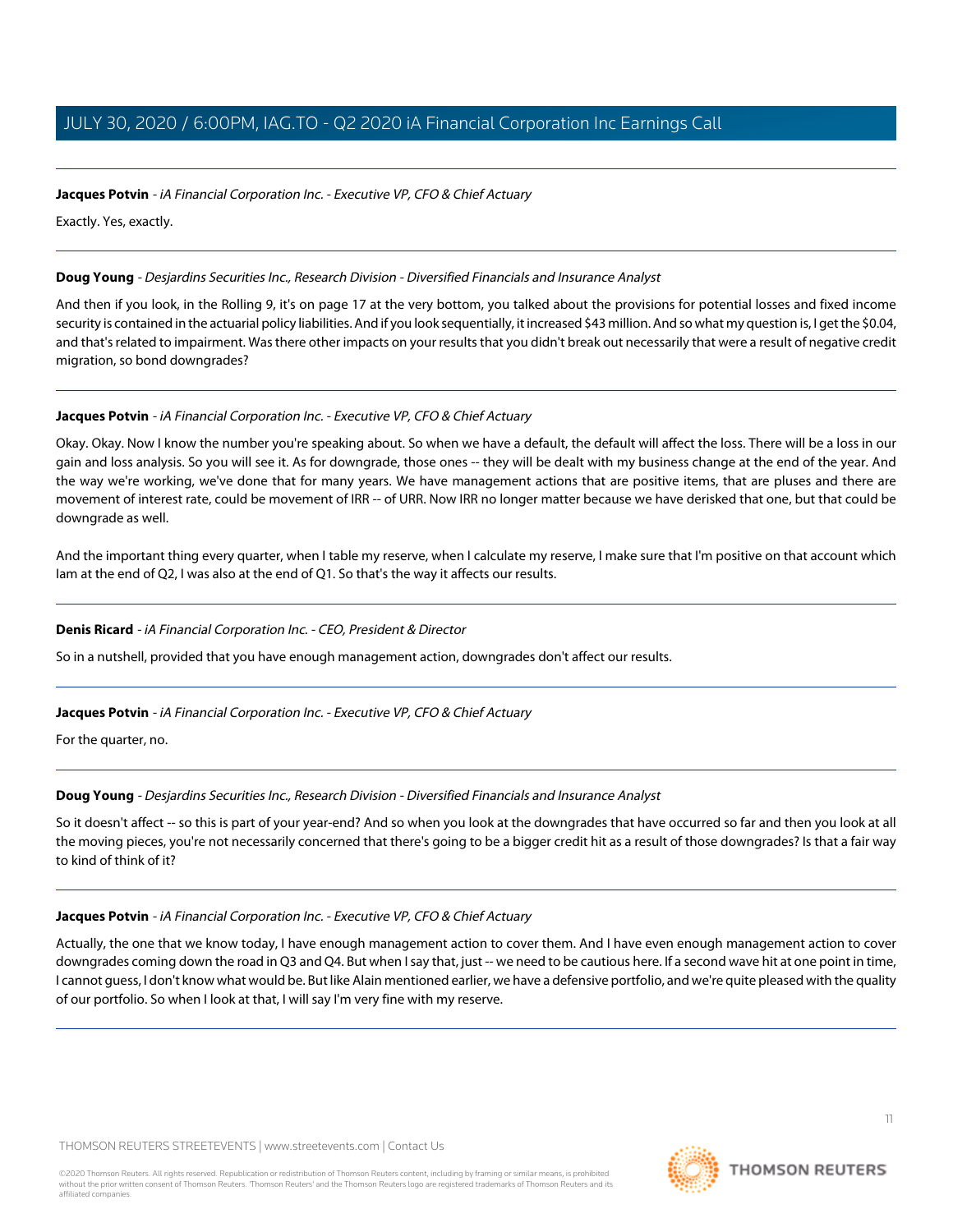### **Doug Young** - Desjardins Securities Inc., Research Division - Diversified Financials and Insurance Analyst

Okay. And then tying that back to Slide 13, and I read that the noncore and I read the reserve section of that, the IRR, URR and you really haven't identified anything of materiality that really would have a huge impact on your year-end reserves.

So based on what you see today, like is it fair to just assume when I read that, that you don't anticipate that there's going to be any huge impact or big impact, negative or positive, from your year-end actuarial reserve, with the caveat being that we're in a fluid situation and there has been - you're still looking at the mortality side. But is that a fair thing to think about where you stand today? As you look forward, you don't anticipate any big year-end impact?

### **Jacques Potvin** - iA Financial Corporation Inc. - Executive VP, CFO & Chief Actuary

It's a fair statement, knowing that it's fluid.

### **Doug Young** - Desjardins Securities Inc., Research Division - Diversified Financials and Insurance Analyst

Okay. And then just lastly, expected profit was down. You kind of identified the IAS acquisition as being one impact, and then the market movements has been the other impact. And you described what the IAS impact was. But if you were to back out those 2 items, would expected profit have been up year-over-year?

### **Jacques Potvin** - iA Financial Corporation Inc. - Executive VP, CFO & Chief Actuary

Yes. Actually, yes. If we look at that, the expected profit overall, the 2 items you just mentioned, because 10% on the growth of EPS and there are other factors as well. And one factor was mentioned when we tabled our guidance in February. It's related to the fact that we mentioned that we are investing in technology. And I would say that the good sales results we had in Q2 are already due to, I would say, investment in those good technology to support the distribution.

There were some expenses as well. We mentioned cybersecurity as one place we are spending more to protect the company as well as IFRS 17 that was another project on which we are spending more this year. It will be the same next year compared to the previous year.

Another element also explaining the expected -- lower growth on expected profit on in-force is PPI. If you recall well, in Q3 last year, there was goodwill write-down. It was related to the fact that we were expecting less revenue. And this one was a 1% impact on the growth of expected profit on in-force.

### <span id="page-11-0"></span>**Operator**

Our next question comes from Scott Chan with Canaccord Genuity.

**Scott Chan** - Canaccord Genuity Corp., Research Division - Director of Research of Financials & Financial Services Analyst

Just on your investment portfolio, and I guess management's decision to exit residential mortgages and focus on the multi-residential and non-residential markets. What were the factors coming up that decision? Is it more risk, more yield? Or is there anything else there?

### **Denis Ricard** - iA Financial Corporation Inc. - CEO, President & Director

Yes. The line was not very clear. So hopefully, I got your question right. I think this question is about the -- your question is about the residential mortgage exit that we made?

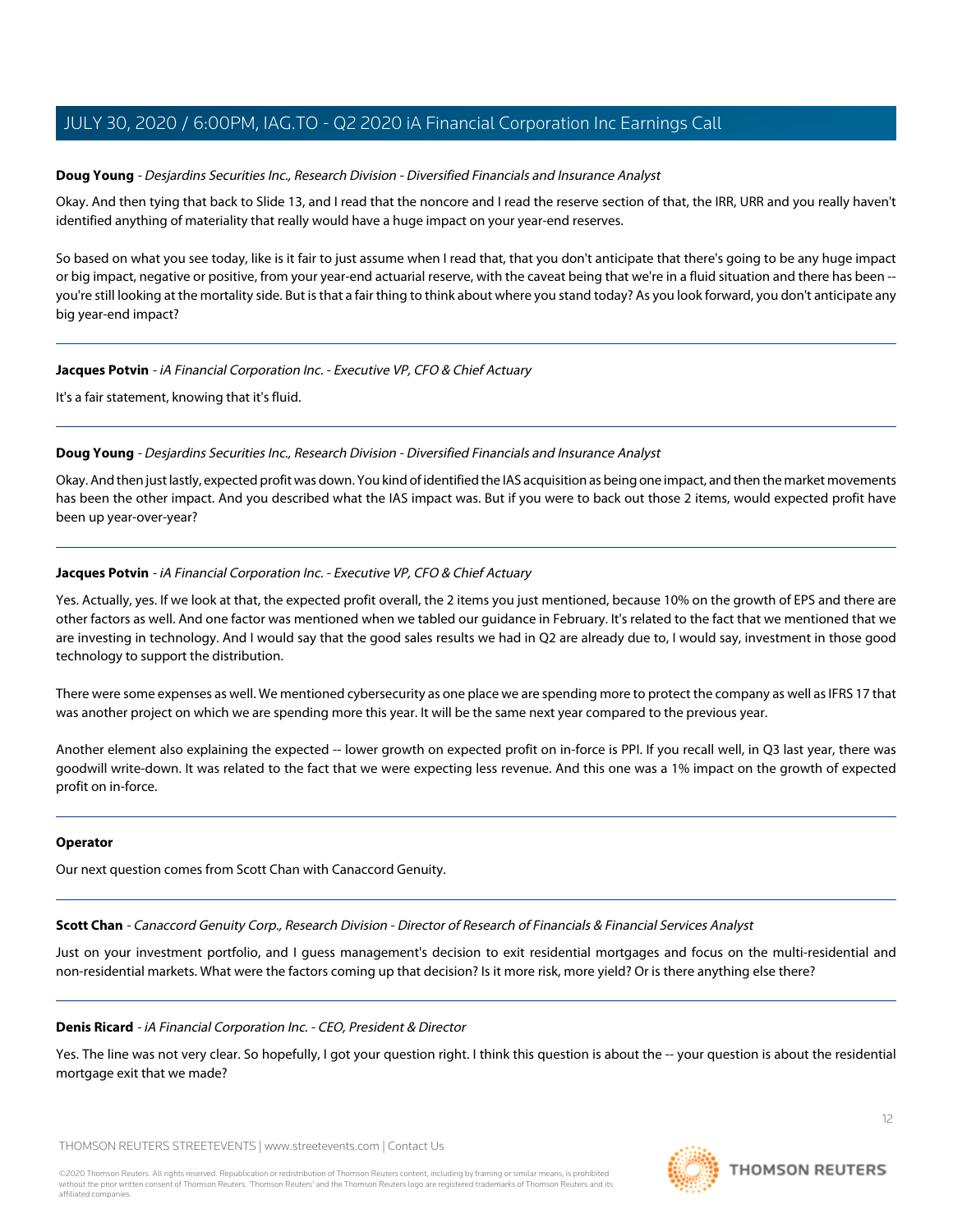**Scott Chan** - Canaccord Genuity Corp., Research Division - Director of Research of Financials & Financial Services Analyst That's right.

### **Denis Ricard** - iA Financial Corporation Inc. - CEO, President & Director

Okay. Good. Listen, this business -- I mean, we've been in the business of residential mortgage for a long, long time. Because at first it fit some of the needs we had in our balance sheet to back some of the liabilities that we had. And over the years, basically, we came up with the conclusion that there were other assets that would be better to match those liabilities. So that business in itself was kind of orphan. There was no strategic link to any other businesses in our portfolio. We needed to invest in technology to bring that up to a higher level, and it's a business, as you know, that we are competing against like the banks and credit unions.

So it was pretty easy for us to -- when we looked at our strategic initiative, that they did not fit where we wanted to go. So it has nothing to do with, let's say, capital or things like that. It's more like it's no strategic fit. And it was not very big, so it doesn't have that much impact overall.

**Scott Chan** - Canaccord Genuity Corp., Research Division - Director of Research of Financials & Financial Services Analyst

Is it 7% of your portfolio? Is that what I guess from last quarter? Or am I looking at that wrong?

**Denis Ricard** - iA Financial Corporation Inc. - CEO, President & Director

I just don't understand your question. Sorry, I don't hear you.

**Scott Chan** - Canaccord Genuity Corp., Research Division - Director of Research of Financials & Financial Services Analyst

You said the exposure is not that big. Is it -- was it 7% of your portfolio?

**Denis Ricard** - iA Financial Corporation Inc. - CEO, President & Director

Well, in fact, it was a bit a mix of a lot of the businesses -- some of the businesses that we have. I mean we were directly getting the profit out of that business -- other businesses. We were only the administrators. So from my recollection, it's -- I think it's a bit more than \$1 billion of business that was really on our book that we had profit from, let's say, net interest margin. The rest was just a business that we administered for a third-party. So nothing really big.

**Scott Chan** - Canaccord Genuity Corp., Research Division - Director of Research of Financials & Financial Services Analyst

Okay. I got it. And just on the mutual fund side, nice quarter. And you talked about the affiliates benefiting. Is there an update on kind of that target to convert AUA to AUM? Because I'm assuming that was the biggest benefit that helped this quarter and maybe the industry a little bit as well.

**Denis Ricard** - iA Financial Corporation Inc. - CEO, President & Director

Yes. Maybe, Sean, you want to comment on the success we have with affiliates?

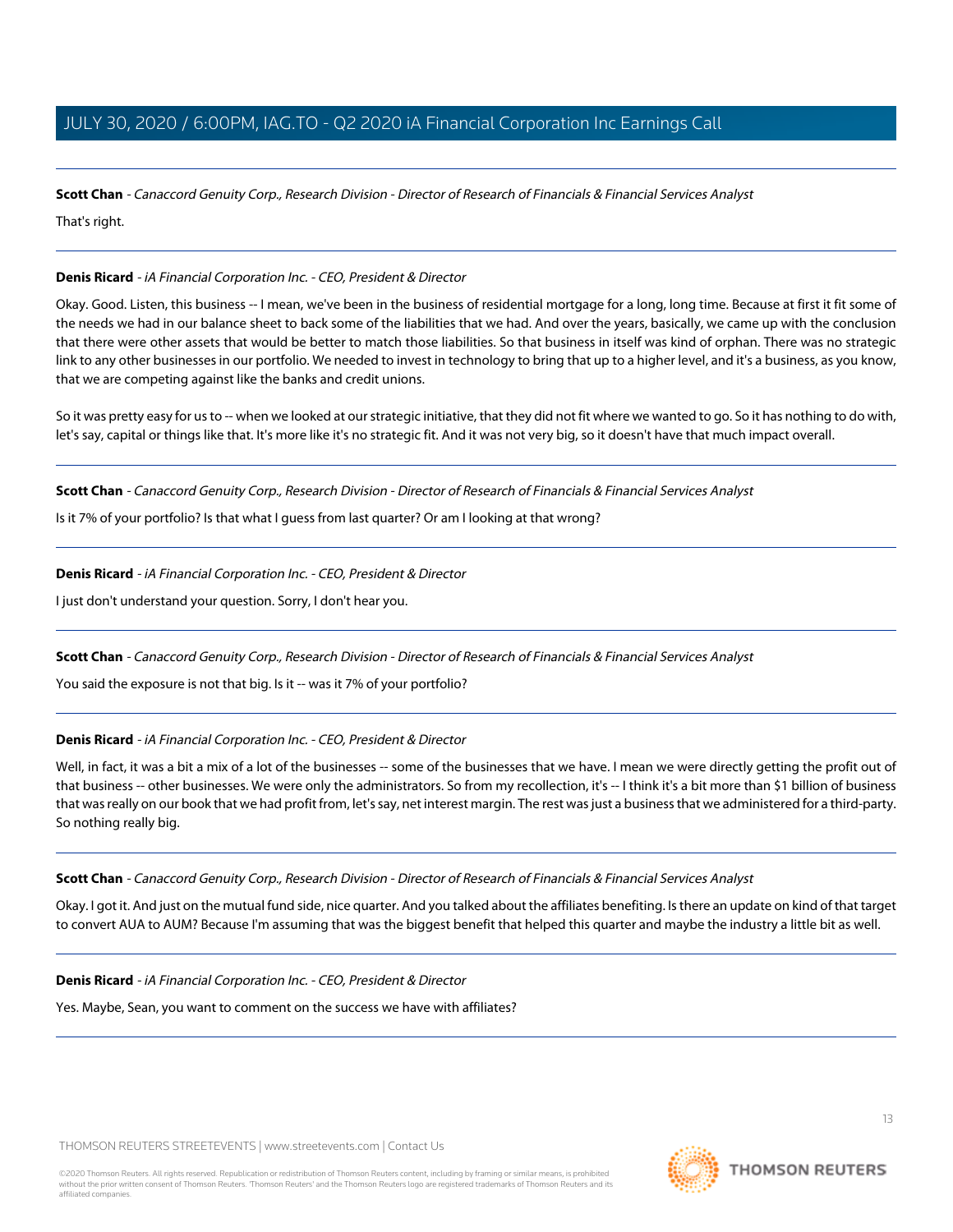### <span id="page-13-0"></span>**Sean O'Brien** - iA Financial Corporation Inc. - EVP of Wealth Management

Yes. It's just, thanks, Denis. Yes. So the affiliate channel has really proven to be kind of a positive buffer, I think, during tough times. There's support really, I think, that came through with the positive net sales in the past quarter. And the outlook is it'll probably continue to be positive going forward. So it's a good trend from the affiliate group.

### **Operator**

<span id="page-13-1"></span>Our next question comes from Paul Holden with CIBC World Markets.

### **Paul Holden** - CIBC Capital Markets, Research Division - Executive Director of Institutional Equity Research

So 2 questions to start related to capital. I want to get a picture on to what extent organic capital generation might change with the IAS transaction. I understand profitability might be lower than you originally assumed. But obviously, there's still going to spin-off of capital. So I want to get a little bit of a better picture there.

And then two, now that you've already kind of rebuilt a bit more of a capital buffer, how are you thinking about that with respect to capital intentions in the, let's call it, over the next 12 months?

# **Jacques Potvin** - iA Financial Corporation Inc. - Executive VP, CFO & Chief Actuary

Okay. Jacques speaking. I will answer to the first part, and Denis will answer the second question, Paul. So you're totally right that, with IAS, we expect more profit. And that profit will flow directly as organic capital, so will help to build capital even more faster than before. So you're totally right on that.

### **Denis Ricard** - iA Financial Corporation Inc. - CEO, President & Director

Regarding capital, Paul, interesting question. Obviously, with IAS,the IAS acquisition, and you heard a lot about integration. Our focus right now is really on the integration, not only the business people in the U.S., but also the Canadian people here that have support functions and where we see some good synergies between Canada and U.S. So our focus is there right now.

You should not expect, let's say, significant acquisitions in the short term. It's not -- I mean, when I look at where the capital will go over the next 12 to 24 months, certainly, building up capital is certainly the priority right now, even though we are very comfortable with where we are. There is not much, I think, we want to do in the short term in terms of deploying it for acquisition. And once that we get comfortable enough with the integration, how it goes and the results that we get out of it, then obviously, the second phase will start and we'll be a bit more active on the acquisition side.

### **Paul Holden** - CIBC Capital Markets, Research Division - Executive Director of Institutional Equity Research

Okay. Final question from me is with respect to the Individual Insurance sales in Canada. I think a surprisingly good quarter, at least from my perspective. I'm surprised to see a positive number there. Maybe flesh out a little bit more what you would attribute that to? Is that strong digital channels or were the traditional channels? Did those hold up better than expected?

And second part of the question, you introduced a PAR product that came late in the quarter. Maybe kind of a perspective on how much that might be able to influence sales growth in coming quarters?

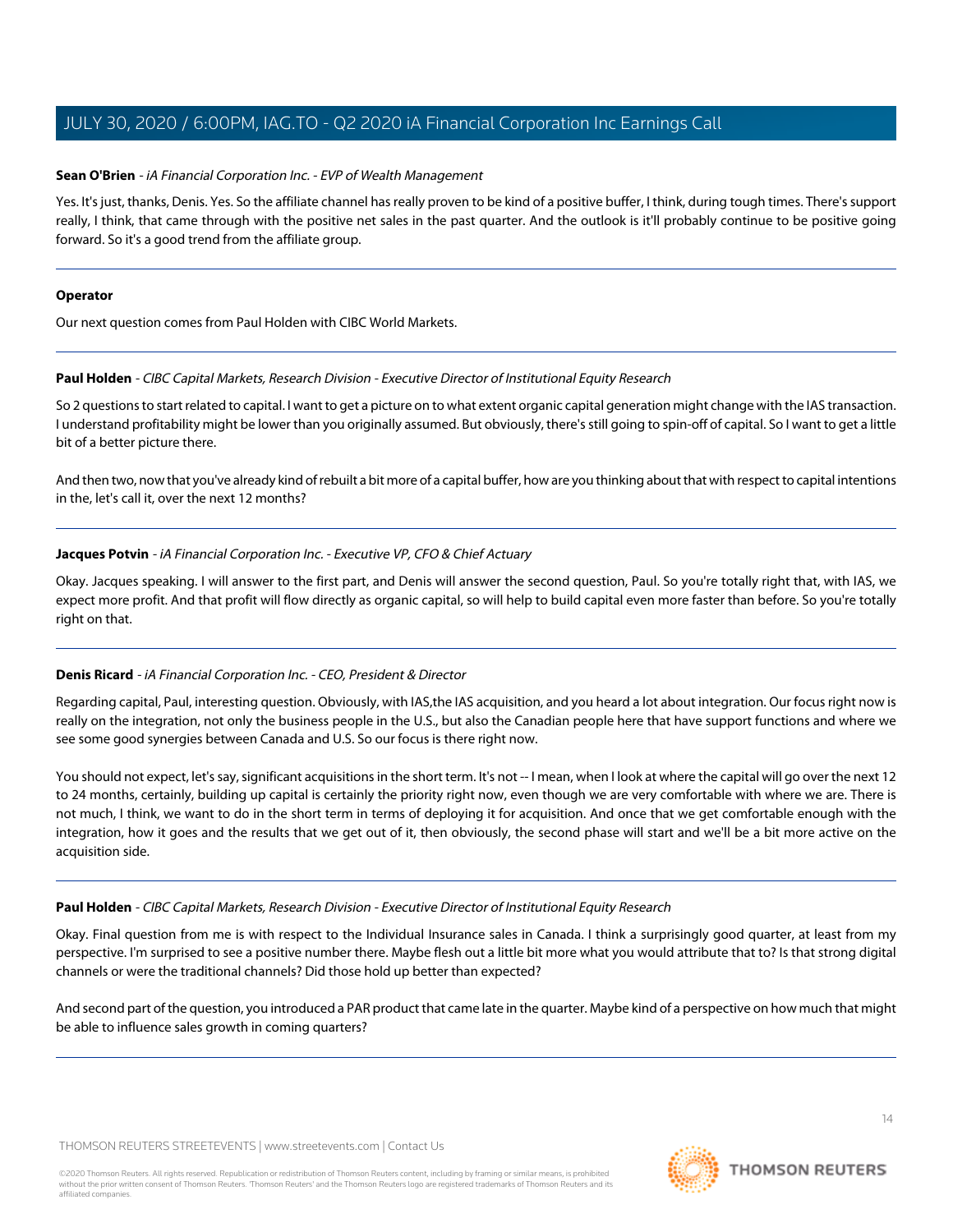### **Denis Ricard** - iA Financial Corporation Inc. - CEO, President & Director

That's for you, Renée.

### <span id="page-14-0"></span>**Renée Laflamme** - iA Financial Corporation Inc. - Executive VP of Individual Insurance, Savings & Retirement

Yes. Thank you very much. Yes, we're very pleased with the results as well. Of course, we had a good month of June. We had a good quarter. I would say 2 things. We had a few larger cases than usual, and we also strongly believe that our technology has made the difference. We were up and running for selling at distance very quickly in all our distribution channel. So that's good.

You will recall as well that we have launched in February a Universal Life YRT product, which has had great success. As you mentioned, we launched our PAR product in mid-June. So we don't see the effects of the PAR product right now in our Q2 results. However, I can say that we're pleased with the reaction of the marketplace. There's been a good adoption by all distribution network. It's a little bit too early to comment on trend and volume expectations, but we're happy with the launch of the PAR.

# **Denis Ricard** - iA Financial Corporation Inc. - CEO, President & Director

Maybe yes, I just want to add something. I mean, iA has always been recognized as a provider or an insurer of covering the family market, the mass market, although we are still present, we are present in higher amounts as well. But I mean, for the most part, we are very present on the family market and the mass market or the mid-market, whatever you want to call it.

And so in a situation as we are right now, combined with the technology that Renée was mentioning, obviously, it created kind of an advantage for our business model. When we see that our business model is resilient, it's a combination of the fact that we are presenting all distribution, we have the right technology and also we target the right market.

### <span id="page-14-1"></span>**Operator**

Our next question comes from Tom MacKinnon with BMO Capital Markets.

# **Tom MacKinnon** - BMO Capital Markets Equity Research - MD & Analyst

First question just with respect to the -- I think you mentioned you got lower revenue from PPI in terms of lower commissions. And then I think you also said you had lower distribution income from affiliates as well in the Individual Wealth section. Now that doesn't seem to be consistent with the company that as well in the press release notes better-than-expected sales in Individual Insurance and some pretty good growth in terms of even gross sales, if you look in the Individual Wealth.

So can you explain why you had pretty good sales if you're not collecting -- you're not getting very much -- you're getting lower-than-expected revenue from these distribution arrangements that you have? And I have a follow-up.

### **Jacques Potvin** - iA Financial Corporation Inc. - Executive VP, CFO & Chief Actuary

Okay. On that one, Tom, Jacques speaking, I would say that when we make those comments in regard of the revenue of those distributors, not the revenue of the manufacturer. And we always compare our sales with an amount considering growth. If we take, for example, the affiliate, when we table the guidance, for sure, we wanted to grow that business. And with the COVID-19, it's tough to recruit new people that is part of our strategy.

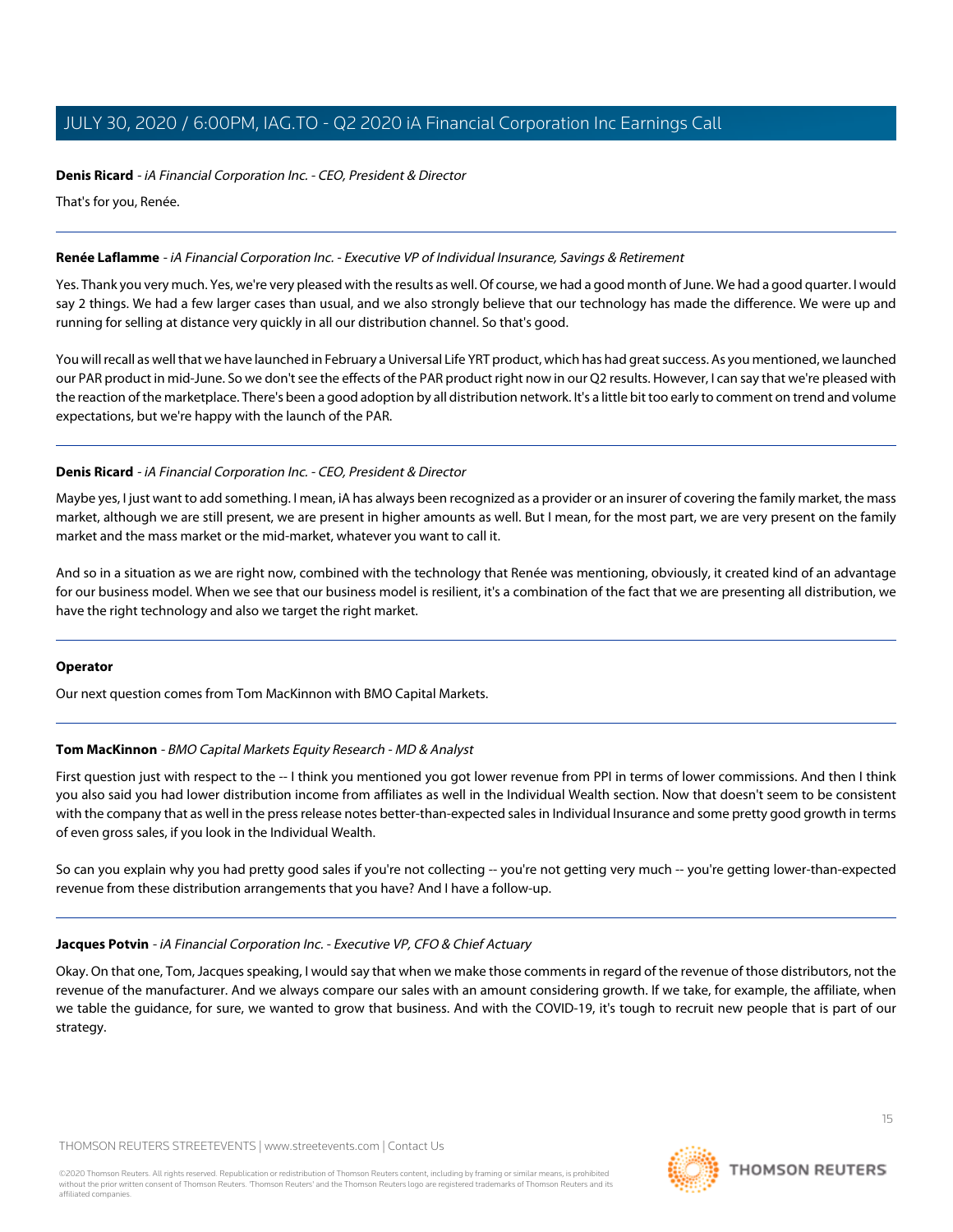As for PPI, I would say the results, they are lower than what we expected at the beginning of the year, but it's related to commission. And the fact, if you recall well in Q1, sales were quite down. And PPI, part of their business are in big cases. And it was impossible to close those big cases because the paramedical firm was closed and we were not able to get the underwriting information also.

### **Tom MacKinnon** - BMO Capital Markets Equity Research - MD & Analyst

Okay. So it sounds like your sales were good, but other companies didn't have as good as sales. So that's why it hurts -- that's why your revenue was lower than anticipated from these affiliated companies. Is that the correct way of looking at it?

### **Jacques Potvin** - iA Financial Corporation Inc. - Executive VP, CFO & Chief Actuary

Yes.

# **Tom MacKinnon** - BMO Capital Markets Equity Research - MD & Analyst

Okay. Second is really on IAS. And Renée, you may have mentioned this, but you look at U.S. dealers, sales were down 7%. If I look in Canadian, in which you've gotten Dealer Services, yet you have lower claims associated with the COVID environment. Yet you're saying now that second half of 2020 and into 2021, you're going to have lower-than-expected earnings accretion as a result of IAS.

With Dealer Services sales really not that off -- really not off that much, a pretty good used car market and claims lower, what is it that you're seeing that's driving down your expectations with this? I believe you had mentioned probably about maybe 2 months ago that you expected 2021 to be generally in line with your original guidance. So maybe what has changed just in the last couple of months with respect to your thoughts on IAS?

# **Denis Ricard** - iA Financial Corporation Inc. - CEO, President & Director

Yes. Well, a lot has changed, especially in the U.S. And I think I will let somebody who lives in the U.S. comment on that one because there's a lot that has changed since the last time we made some kind of guidance on that business.

# **Michael Stickney** - iA Financial Corporation Inc. - Executive VP & Chief Growth Officer

Okay. Yes. Thanks, Denis. Yes, the benefit hindsight, we're probably a little too optimistic around the end of May about the auto environment in the U.S. The trend in the U.S. on COVID was fairly positive up to and near the end of May. And obviously, things have deteriorated a lot as things opened up, especially in the Southern states, which we have a fair amount of business there.

And then secondly, going on to your sort of question about comparing, we've gotten pretty good profit with weaker sales in Canada. In the U.S., it works differently. A lot of the business is reinsured to the dealers. The dealers have their own reinsurance company. So we have a higher percentage of essentially what is fee income. And it's just very dependent on car sales and the fee income. So we don't get the recovery on, say, lower warranty claims, that sort of thing that we're seeing in Canada.

# **Tom MacKinnon** - BMO Capital Markets Equity Research - MD & Analyst

Okay. And then finally, just with respect to the URR, I think, Jacques, you said there's been some sort of discussions with the Canadian Institute of Actuaries, and that seems like a possibility of maybe something coming down the pipe in 2021. Your comments about perhaps moving at the end of 2020, is that just -- I know you've moved ahead of the industry in the past. Is that just what your -- you would do that just because you have the capability and you want to try to stay ahead of the curve with respect to that? and how much do you think that potential URR move to be, 10, 15 points that you're going to be making?

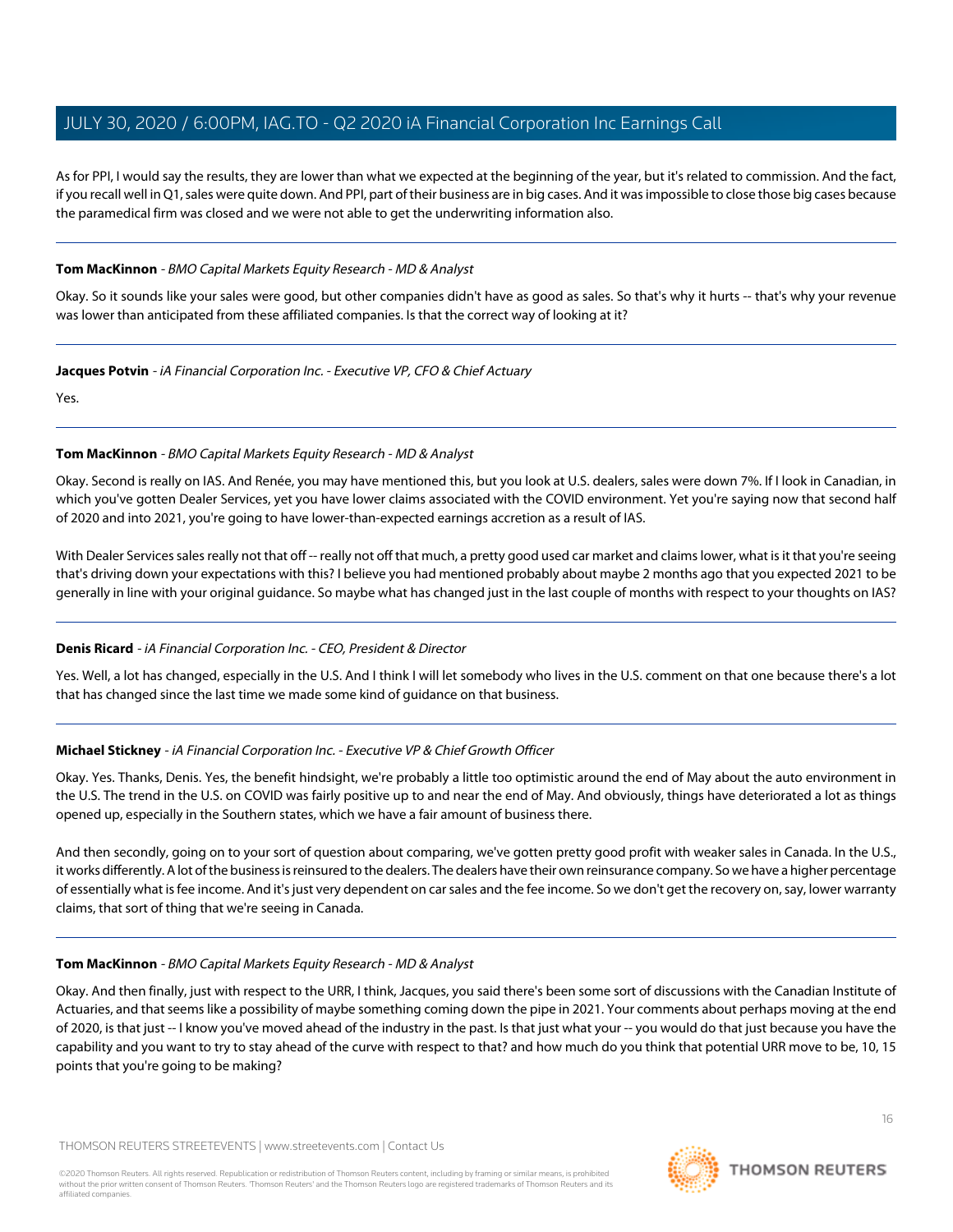### **Jacques Potvin** - iA Financial Corporation Inc. - Executive VP, CFO & Chief Actuary

Yes. Actually, it's our tradition to have a strong balance sheet and be well positioned with a conservative reserve. So I will, I really did continue that tradition.

In regards of the metric, it's tough today to say, but I will expect something between 10 and 20 bps. And I have, like I said earlier, I have the management action to be able to cover it.

### **Tom MacKinnon** - BMO Capital Markets Equity Research - MD & Analyst

Okay. So that's the move that you're thinking that you might make, 10 to 20 bps by the end of 2020. (inaudible) from CIA, correct?

### **Jacques Potvin** - iA Financial Corporation Inc. - Executive VP, CFO & Chief Actuary

Yes. Actually, I will have more information in Q4 than right now. So what I mentioned earlier is that when I listen to the different discussion about that, I think the probability is higher than when I spoke at the conference call in Q1. So I think the possibility is higher, probability is higher today than it was before. And I think that the metric around those numbers, and I have the management action to be able to cover it. So that's really where I'm sitting right now. But I will decide that in Q4.

### **Tom MacKinnon** - BMO Capital Markets Equity Research - MD & Analyst

And that's more of your decision. As it stands right now, you see the CIA perhaps doing something coming more in 2021?

### **Jacques Potvin** - iA Financial Corporation Inc. - Executive VP, CFO & Chief Actuary

Yes. Actually, Tom, on that one, last time the CIA moved, it was supposed to be the last move because of IFRS 17 that was coming down the pipe, okay? So that was what behind the fact that we thought that we will be down with the change in URR. But the fact that IFRS 17 has been delayed by another year, it just opened a window and the CIA is thinking about that today. The fact that we have another year to do with the current accounting regime. So that's why and interest rates are low. So that's the situation we're in.

### **Tom MacKinnon** - BMO Capital Markets Equity Research - MD & Analyst

Yes. As I understood, they weren't going to do some -- IFRS 17 was 2022, and they weren't going to do anything until then. It's been pushed out to 2023. So as you mentioned, there's perhaps a window to do one intermittent move before moving to IFRS 17. Do you think I have that right?

### **Jacques Potvin** - iA Financial Corporation Inc. - Executive VP, CFO & Chief Actuary

Exactly. Yes.

### **Operator**

Mr. Ricard, there are no further questions at this time. Please continue with your presentation or closing remarks.